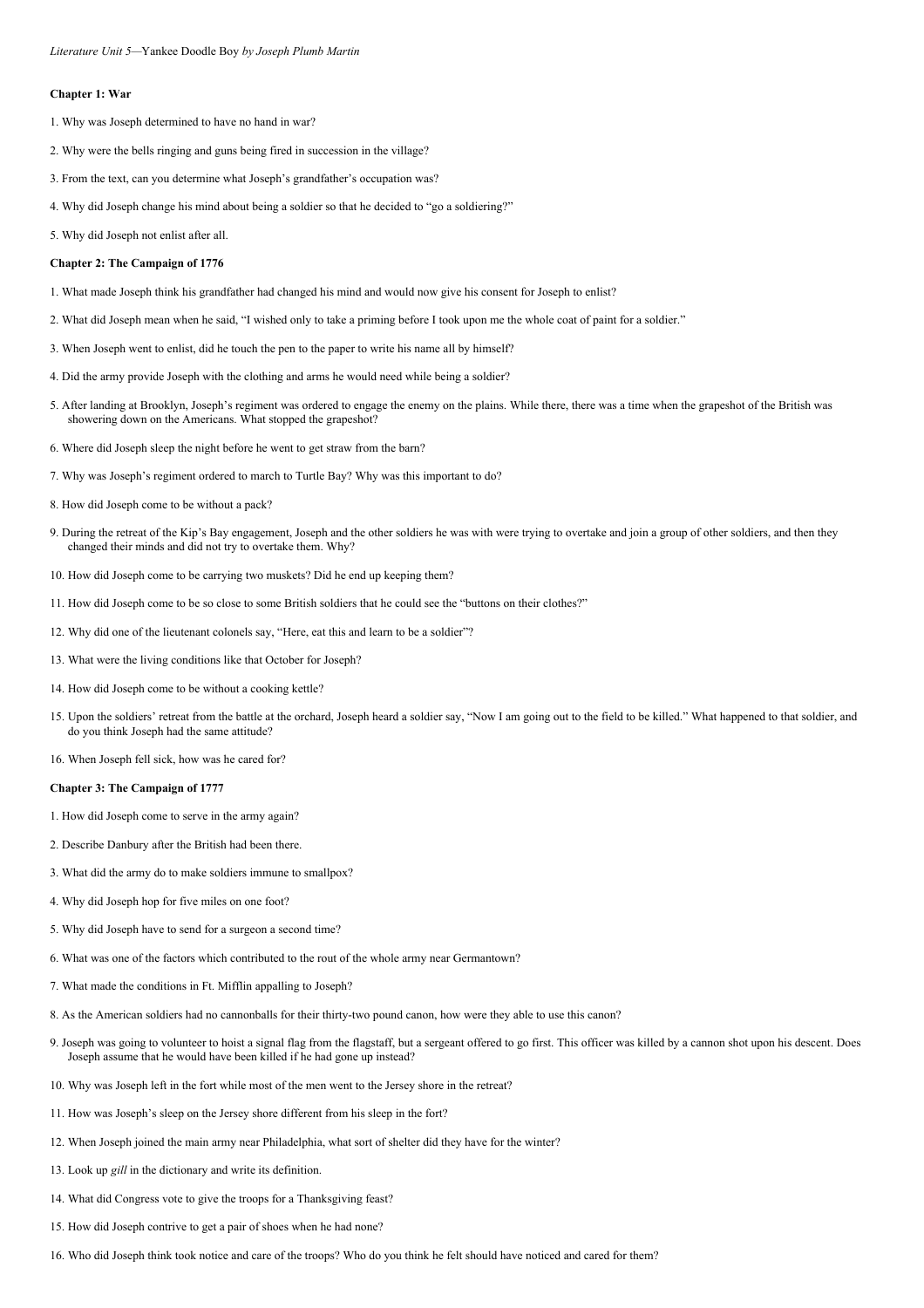17. Joseph was called out for some special work and would get final orders from the quartermaster. What was the job?

## **Chapter 4: The Campaign of 1778**

1. Why did Joseph fare better than he ever did before or would again on this new assignment?

- 2. What was the most difficult item to procure, and why?
- 3. Why did Joseph have to leave his foraging duties and return to camp?
- 4. At Barren Hill, when Joseph was away from the main part of the army guarding the horses, how did he learn that the British were advancing on their rear?
- 5. What blunder did the British make when they were trying to surround the American forces?
- 6. What do you think Joseph thought of General Lafayette based on the Barren Hill affair?
- 7. Do you think Joseph thought the ladies admired the troops as they passed through Princeton?
- 8. Did the retreating British army engender respect?
- 9. Did the sick and the lame stay behind gladly when it came time to engage the British in battle?
- 10. Why was Colonel Cilly inquiring for General Varnum's men?
- 11. As Joseph looked back on the incident where he took aim at the broad shouldered enemy soldier, how did he think on it?
- 12. What was the special incident Joseph took note of and included in this record?
- 13. What did Joseph not like about the Light Infantry regiment he was assigned to?
- 14. Why does he write that the duties of the Light Infantry are the hardest?
- 15. Why was Joseph being shot at upon his return to camp after retrieving his handkerchief?

#### **Chapter 5: The Campaign of 1779**

- 1. How did the men keep the officers from sleeping?
- 2. When nothing changed with regard to provisions for the men, what did the troops determine to do?
- 3. How did the colonel and the major persuade the men to stay?
- 4. How far and in what time did Joseph walk to return to his grandparents' house?
- 5. Using a map, list some locations that are 30 miles from your house and then imagine walking there. That is how far Joseph walked!
- 6. Did Joseph like the bread they were served while in New London?
- 7. While entertaining themselves at their quarters in Peekskill, what action did Joseph regret?
- 8. Why did the officers in command over Joseph want to attack Verplanck's Point?
- 9. Why does Joseph tell the "gentle reader" that they should not blame the soldiers for "procuring" tools by taking them however they may?

# **Chapter 6: The Campaign of 1780**

1. As you read through this chapter, see if you can find any link between information in the chapter and the quotes below—both from extremely different sources.

Hark, hark! the dogs do bark! Beggars are coming to town: Some in jags, and some in rags And some in velvet gown. Common Nursery Rhyme

For her own person, It beggared all description: she did lie In her pavilion—cloth of gold, of tissue— O'er-picturing that Venus where we see The fancy outwork nature. Shakespeare, describing Cleopatra as she first appeared to Antony in his play *Antony & Cleopatra*

- 2. Why was a detachment sent to attack the British forces on Staten Island in January?
- 3. Was the attack a success?
- 4. When there was heavy snowfall and they could get no other food, what did Joseph, his fellow soldiers, and some of the officers eat?

5. How did Joseph come to be in Westfield in February?

## **Chapter 7: The Campaign of 1781**

- 1. When Joseph went home on furlough, did he see his grandparents again?
- 2. When Joseph arrived back at West Point he found his corps gone. How did he find where they were, and where were they?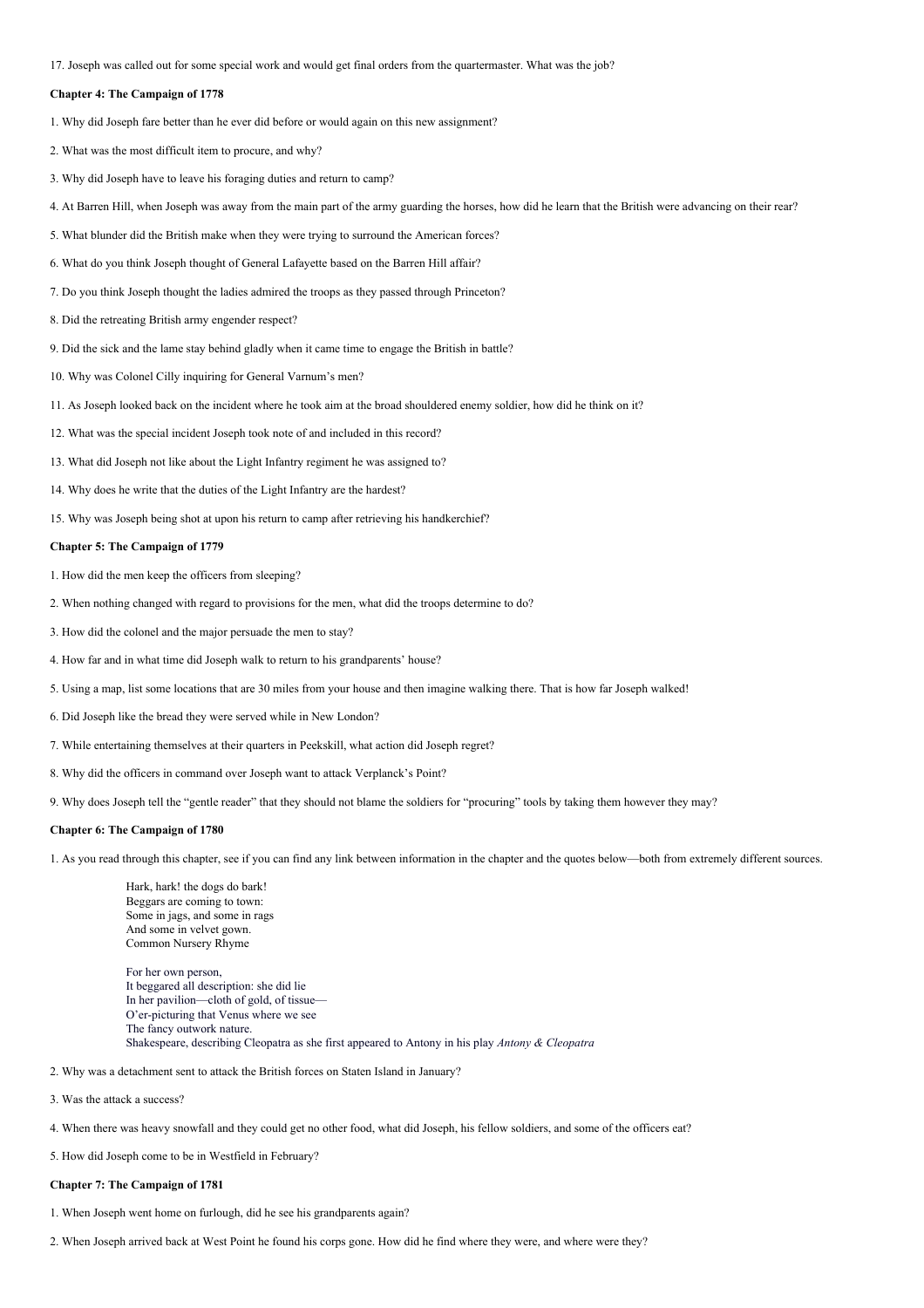- 3. After the 400 mile walk to Annapolis, what did Joseph find there?
- 4. One night when Joseph was on guard duty, an odd episode took place. What was this episode, and what was odd about it?
- 5. Who arranged for Joseph and his fellow soldiers to be paid? Was it common for them to be paid?
- 6. Joseph says that the British at Yorktown were thinking, "The fewer the better cheer," while they were thinking, "The more the merrier." What do you think he meant by this?
- 7. Someone gave Joseph and his fellow sappers and miners advice that, should they be taken prisoners, they should not tell the British what there job was. Who gave them this advice, and why shouldn't they admit they were sappers and miners?
- 8. Why did Joseph's heart "swell with pride" when the signal went up?
- 9. Joseph thought the British were killing off the American soldiers at a great rate. Was this so?
- 10. Why did Joseph have to walk about a mile for water when they were surrounded by springs?
- 11. Why did Joseph think the British did not look so well upon surrender as the Germans did?

Answers to Yankee Doodle Boy Literature Unit 5

### **Chapter 1: War**

- 1. He felt himself to be a real coward and did not want to go where bullets may damage his person.
- 2. to call people to the village—for soldiers were in requisition for Boston
- 3. The text states that Joseph's grandfather would talk to him while "working in the fields" and that when the call came for villagers to come to the village, his grandfather "immediately turned out the team and repaired homeward." The text would seem to indicate that Joseph's grandfather was a farmer.
- 4. Some of the soldiers raised for Boston and New York were lodged at his grandfather's house. Their company and conversation "warmed his courage."
- 5. Joseph's grandparents did not want him to enlist. Enlisting without their permission would hurt their feelings so much that he decided not to do so at that time.

# **Chapter 2: The Campaign of 1776**

- 1. Joseph's grandfather had told Joseph's grandmother that Joseph wanted to serve on a privateer that was fitting out in their neighborhood. He thought that if Joseph was determined to enter into service, it would be better to have him on land.
- 2. He did not want to enlist for an entire year, it being too long for his first try in the army.
- 3. No. There was a man who, while leaning over Joseph's shoulder, caused his hand to put a pen stroke on the paper. Once that scratch was made, they assumed he had enlisted, so Joseph thought he may as well "go through with the business" and write his name on the indentures.
- 4. No. Joseph's grandparents supplied him with arms, clothing and other various items he would need while traveling across the countryside as a soldier. They also made sure to give him a pocket Bible.
- 5. While Joseph and his regiment were on the way to the battlefield, they passed some soldiers dragging a heavy cannon towards the field. This cannon eventually arrived, and its shot towards the British forced the British to shift their position so they could no longer fire grapeshot at the Americans.
- 6. on the ground covered with a growth of young trees
- 7. to protect large warehouses containing marine stores from British ships. It was important for them to protect these stores because the warehouses contained 2,500 barrels of flour. The British could use this flour to make provisions (bread) for themselves.
- 8. Joseph and his regiment were ordered to leave their packs in a wood before they went down into the lines to engage in battle. Upon their retreat, they had no way to return to pick up their packs and so had to go on without them.
- 9. They discovered they were Hessians.
- 10. Joseph came upon a friend of his who was feeling ill. Joseph offered to carry his musket for him until he felt better and then left him to try to find the main part of the regiment. Much later in the day, he found his friend again, returned the musket and encouraged him to keep going until eventually they were able to rejoin their regiment.
- 11. During the retreat of the Kip's Bay Affair, he was hiding in some bushes when some British soldiers walked so close to him that he could see the buttons on their clothes.
- 12. The men Joseph was with had had nothing to eat for forty-eight hours. One of the men complained to a lieutenant colonel of being hungry. The colonel pulled some
- burnt corn from his pocket and offered it to the soldier to eat. He said this because he thought a soldier should expect to be hungry and then eat whatever he could. 13. The living conditions were very hard. Joseph had no clothing but his thin summer clothes and no blankets. So he had to lie directly on the ground to sleep. He had to go between doing sentry duty and sleeping by rotating so that the side which had "frozen" could thaw. He had to sleep like this even if it was raining.
- 14. Joseph and his messmates had to carry a heavy cast iron cooking kettle. They were so tired and hungry that they did not have the strength to carry it, and could not see the purpose in carrying it since there was nothing to cook in it anyway. Joseph tried to carry it, but when he lifted it the weight almost dislocated his arms. One of his messmates gave it a shove, it rolled away, and that was the last Joseph saw of it.
- 15. The soldier was shot and killed on the field. Answers will vary for the second half of the question.
- 16. He was sent to the baggage to be left alone and get better if he could. He had to lie on some dry leaves and had nothing to eat or drink.

#### **Chapter 3: The Campaign of 1777**

- 1. Citizens were formed into squads depending upon their ratable property. Every squad had to provide a man for the army, either by sending one of their own or hiring someone. Joseph was hired by a family to be their representative and so enlisted in the army for three years or the duration of the war.
- 2. Danbury had been laid in ashes by the British. Some of the inhabitants had been murdered and thrown into their burning houses.
- 3. To make the soldiers immune from smallpox, the army took soldiers, gave them the infection, then waited about two weeks for the men to get better before returning them to their regiments.
- 4. Joseph broke his ankle while jumping into a boat. There were no friends there to aid him, so he had to hop 5 miles back to his camp to get assistance.
- 5. Joseph's captain decided that his ankle was not set correctly and twisted it out of position.
- 6. Some of the American soldiers called out that their ammunition was spent. Nearby enemy overheard them and so made a stand and turned on the American soldiers.
- 7. November was cold, and Joseph had no provisions, clothing or shoes or stockings.
- 8. The British had a thirty-two pound canon which they were using to fire at the Americans. When a cannonball landed in the fort, men were paid a gill of rum to pick up the ball so that it could be fired back at the British.
- 9. No. Joseph says he might have been killed, but Divine Providence may have otherwise determined it, and they might have both lived.
- 10. Joseph stayed in the fort with a party of men to burn everything before the British took over.
- 11. While he slept on the Jersey shore, he was comfortable on a bed of leaves and was actually able to lie down. When he was able to sleep in the fort, it was in short little naps while sitting and leaning against a wall.
- 12. They constructed huts by laying up poles and covering them with leaves to shelter them from the winter storms.
- 13. A gill is a measurement equal to a half cup.
- 14. The Congress voted to give the troops half a gill of rice and a tablespoon of vinegar as a Thanksgiving meal.
- 15. He took a small piece of raw cowhide and made himself a pair of moccasins.
- 16. Joseph thought a "kind and holy Providence" took better notice and care of the troops than the country they were giving their lives to serve.
- 17. to go into the country on a foraging expedition